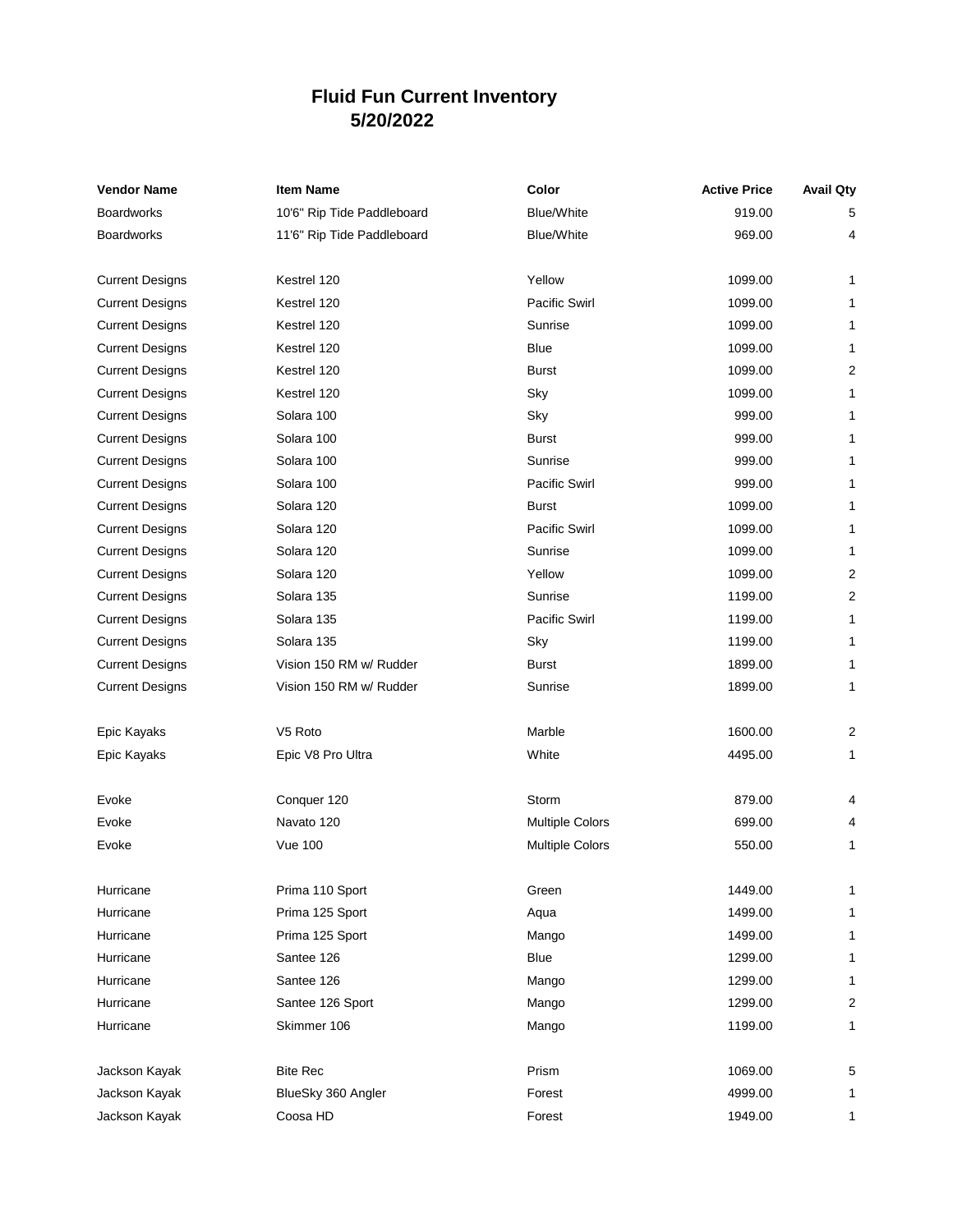| Jackson Kayak            | Coosa HD                     | Aurora               | 1949.00          | $\overline{2}$ |
|--------------------------|------------------------------|----------------------|------------------|----------------|
| Jackson Kayak            | Kilroy                       | Aurora               | 1579.00          | 1              |
| Jackson Kayak            | Kilroy                       | Forest               | 1579.00          | $\overline{2}$ |
| Jackson Kayak            | Kilroy                       | Tigershark           | 1579.00          | 1              |
| Jackson Kayak            | Kilroy HD                    | Rockfish             | 1599.00          | 1              |
| Jackson Kayak            | Riviera                      | Prism                | 749.00           | 9              |
| Jackson Kayak            | Riviera                      | Solar Eclipse        | 749.00           | 9              |
| Jackson Kayak            | <b>Staxx</b>                 | Prism                | 919.00           | 6              |
| Jackson Kayak            | <b>Staxx</b>                 | Solar Eclipse        | 919.00           | 7              |
| Jackson Kayak            | Take Two Tandem SOT          | Purple Reign         | 1599.00          | 1              |
| Jackson Kayak            | Take Two Tandem SOT          | Prism                | 1599.00          | 1              |
| Jackson Kayak            | Tripper                      | Prism                | 1469.00          | 6              |
| Jackson Kayak            | Tripper                      | Solar Eclipse        | 1469.00          | 6              |
| Jackson Kayak            | Tupelo 12.5                  | Prism                | 1099.00          | 10             |
| Jackson Kayak            | Tupelo 12.5                  | Solar Eclipse        | 1099.00          | 10             |
|                          |                              |                      |                  |                |
| Liquidlogic              | Marvel 10                    | Orange               | 799.00           | 1              |
| Liquidlogic              | Saluda 11                    | Orange               | 1049.00          | 1              |
| Liquidlogic              | Saluda 11                    | Venom                | 1049.00          | 1              |
| Liquidlogic              | Saluda 12                    | Blue                 | 1099.00          | $\overline{2}$ |
| Liquidlogic              | Saluda 12                    | Orange               | 1099.00          | 1              |
| Liquidlogic              | Stingray 13.5 Tandem SOT     | Venom                | 1299.00          | 1              |
| Liquidlogic              | Stingray 13.5 Tandem SOT     | Blue                 | 1299.00          | 1              |
| <b>Native Watercraft</b> | Slayer Propel Max 10         | Hidden Oak           | 2649.00          | 1              |
| Old Town                 | Discovery 119                | Green                | 899.99           | 1              |
| Old Town                 | Sportsman Discovery Solo 119 | Ember                | 1099.99          | 1              |
| Old Town                 | Heron 9                      | Photic               | 499.99           | 2              |
| Old Town                 | Heron 9                      | Sunrise              | 499.99           | 3              |
| Old Town                 | Heron Jr.                    | Photic               | 449.99           | 3              |
| Old Town                 | Heron Jr.                    | Sunrise              | 449.99           | $\overline{2}$ |
| Old Town                 | Loon 106                     | <b>Black Cherry</b>  | 1049.99          | 3              |
| Old Town                 | Loon 106                     | Photic               | 1049.99          | 1              |
| Old Town                 | Loon 120                     | <b>Black Cherry</b>  | 1099.99          | 3              |
| Old Town                 | Sportsman PDL 106            | Ember                | 2199.99          | 1              |
| Old Town                 | Sportsman PDL 120            | Ember                | 2499.99          | 1              |
| Old Town                 | Twister                      | Lime Camo            | 599.99           | 1              |
| Old Town                 | Vapor 10                     | Sunrise              | 599.99           | $\overline{2}$ |
|                          |                              |                      |                  |                |
| Pelican                  | Argo 100X EXO                | <b>Borealis</b>      | 349.00           | 5              |
| Pelican                  | Sentinal 100 XP              | Zoom Fusion          | 419.99           | 6              |
| Perception               | Cove 14.5 Tandem Sit Inside  | Sunset               | 1149.00          | 3              |
|                          |                              |                      |                  |                |
|                          |                              |                      |                  |                |
| Perception               | Joyride 10                   | Déjà Vu              | 729.00           | 1              |
| Perception<br>Perception | Joyride 10<br>Joyride 10     | Sunset<br>Funkadelic | 729.00<br>729.00 | 1<br>2         |